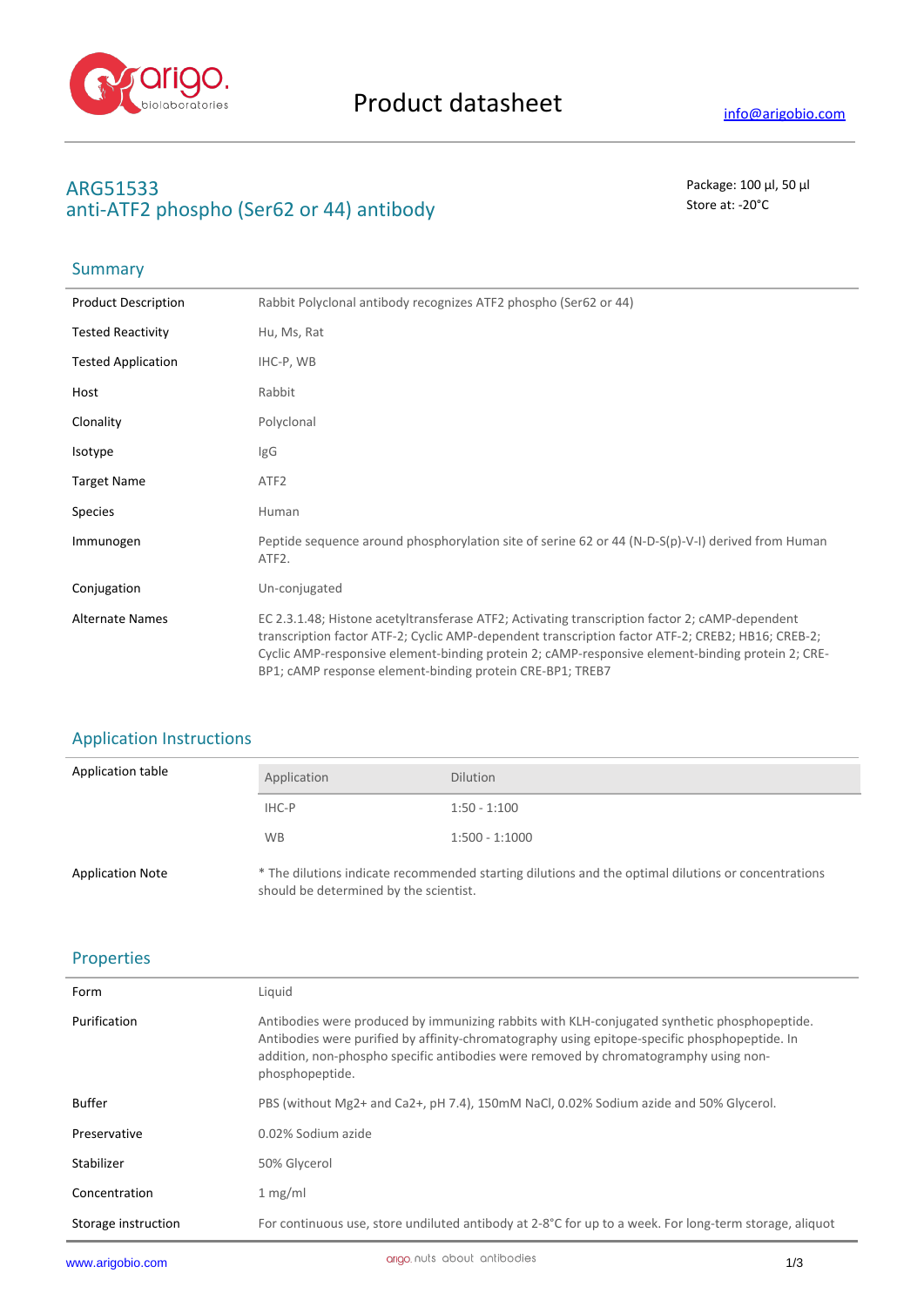### Bioinformation

| Gene Symbol<br><b>Gene Full Name</b><br>Background | ATF <sub>2</sub><br>activating transcription factor 2<br>Transcriptional activator, probably constitutive, which binds to the cAMP-responsive element (CRE)<br>(consensus: 5'-GTGACGT[AC][AG]-3'), a sequence present in many viral and cellular promoters.<br>Interaction with JUN redirects JUN to bind to CRES preferentially over the 12-O-<br>tetradecanoylphorbol-13-acetate response elements (TRES) as part of an ATF2-c-Jun complex.                                                                                                                                                                                                                                                                                                                                                                                                                                                                                                                                                                                                                                                                                                                                                                                                                                                                                                                                                                                   |
|----------------------------------------------------|---------------------------------------------------------------------------------------------------------------------------------------------------------------------------------------------------------------------------------------------------------------------------------------------------------------------------------------------------------------------------------------------------------------------------------------------------------------------------------------------------------------------------------------------------------------------------------------------------------------------------------------------------------------------------------------------------------------------------------------------------------------------------------------------------------------------------------------------------------------------------------------------------------------------------------------------------------------------------------------------------------------------------------------------------------------------------------------------------------------------------------------------------------------------------------------------------------------------------------------------------------------------------------------------------------------------------------------------------------------------------------------------------------------------------------|
| Function                                           | Transcriptional activator which regulates the transcription of various genes, including those involved in<br>anti-apoptosis, cell growth, and DNA damage response. Dependent on its binding partner, binds to CRE<br>(cAMP response element) consensus sequences (5'-TGACGTCA-3') or to AP-1 (activator protein 1)<br>consensus sequences (5'-TGACTCA-3'). In the nucleus, contributes to global transcription and the DNA<br>damage response, in addition to specific transcriptional activities that are related to cell development,<br>proliferation and death. In the cytoplasm, interacts with and perturbs HK1- and VDAC1-containing<br>complexes at the mitochondrial outer membrane, thereby impairing mitochondrial membrane potential,<br>inducing mitochondrial leakage and promoting cell death. The phosphorylated form (mediated by ATM)<br>plays a role in the DNA damage response and is involved in the ionizing radiation (IR)-induced S phase<br>checkpoint control and in the recruitment of the MRN complex into the IR-induced foci (IRIF). Exhibits<br>histone acetyltransferase (HAT) activity which specifically acetylates histones H2B and H4 in vitro. In<br>concert with CUL3 and RBX1, promotes the degradation of KAT5 thereby attenuating its ability to<br>acetylate and activate ATM. Can elicit oncogenic or tumor suppressor activities depending on the tissue<br>or cell type. [UniProt] |
| Research Area                                      | Gene Regulation antibody; Immune System antibody                                                                                                                                                                                                                                                                                                                                                                                                                                                                                                                                                                                                                                                                                                                                                                                                                                                                                                                                                                                                                                                                                                                                                                                                                                                                                                                                                                                |
| Calculated Mw                                      | 55 kDa                                                                                                                                                                                                                                                                                                                                                                                                                                                                                                                                                                                                                                                                                                                                                                                                                                                                                                                                                                                                                                                                                                                                                                                                                                                                                                                                                                                                                          |
| PTM                                                | Phosphorylation of Thr-69 by MAPK14 and MAPK11, and at Thr-71 by MAPK1/ERK2, MAPK3/ERK1,<br>MAPK11, MAPK12 and MAPK14 in response to external stimulus like insulin causes increased<br>transcriptional activity. Phosphorylated by PLK3 following hyperosmotic stress. Also phosphorylated and<br>activated by JNK and CaMK4. ATM-mediated phosphorylation at Ser-490 and Ser-498 stimulates its<br>function in DNA damage response. Phosphorylation at Ser-62, Thr-73 and Ser-121 activates its<br>transcriptional activity. Phosphorylation at Thr-69 or Thr-71 enhances its histone acetyltransferase (HAT)<br>activity.                                                                                                                                                                                                                                                                                                                                                                                                                                                                                                                                                                                                                                                                                                                                                                                                    |

#### Images



and store at -20°C. Storage in frost free freezers is not recommended. Avoid repeated freeze/thaw cycles. Suggest spin the vial prior to opening. The antibody solution should be gently mixed before use.

Note For laboratory research only, not for drug, diagnostic or other use.